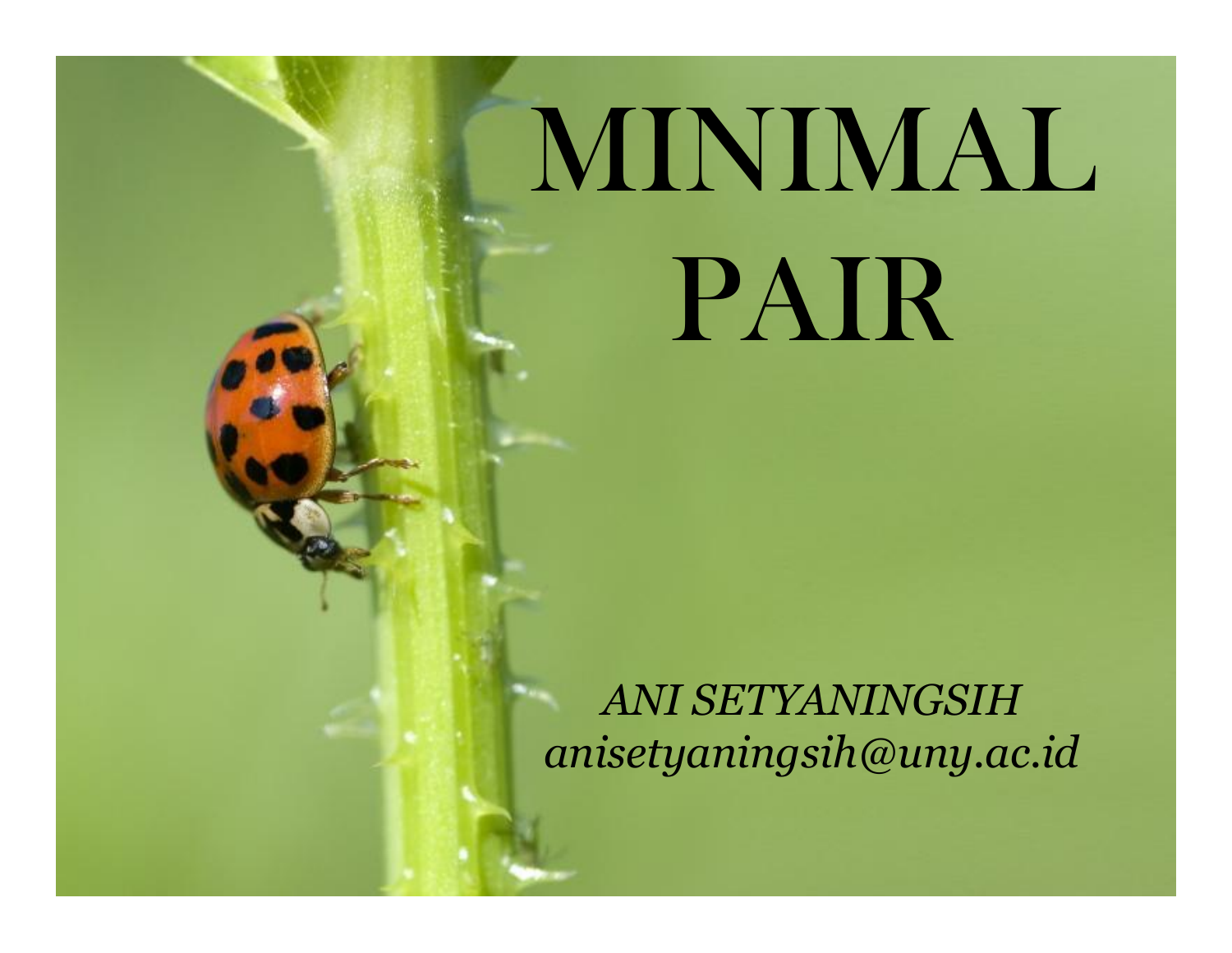## Try pronouncing this: She sells sea shells on the seashore.

The sick sixth sheik's sixth sheep is sick.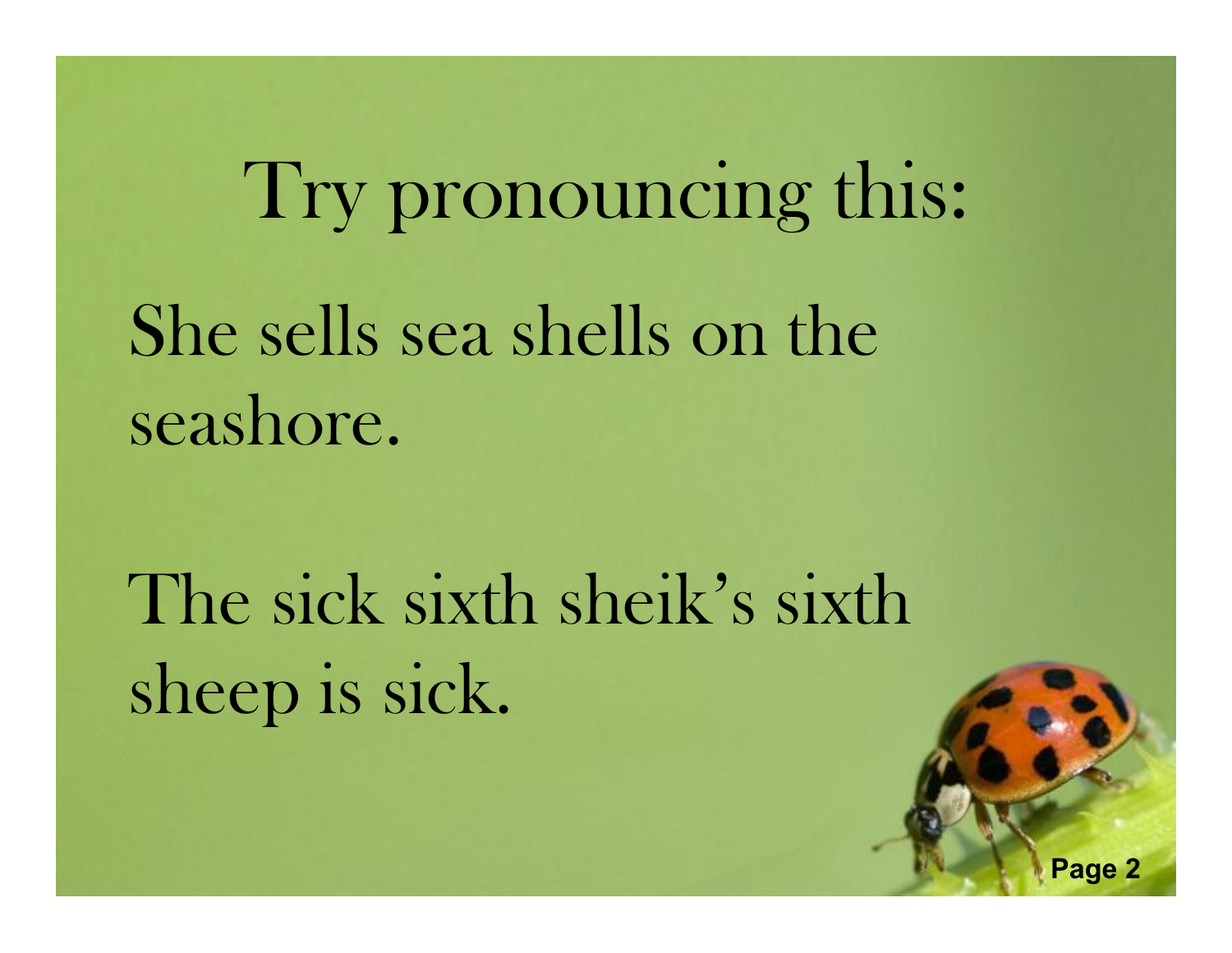## Minimal pair

• How do you define minimal pairs? • Why are *fine* and *vine* considered as minimal pairs, while soup and group are not?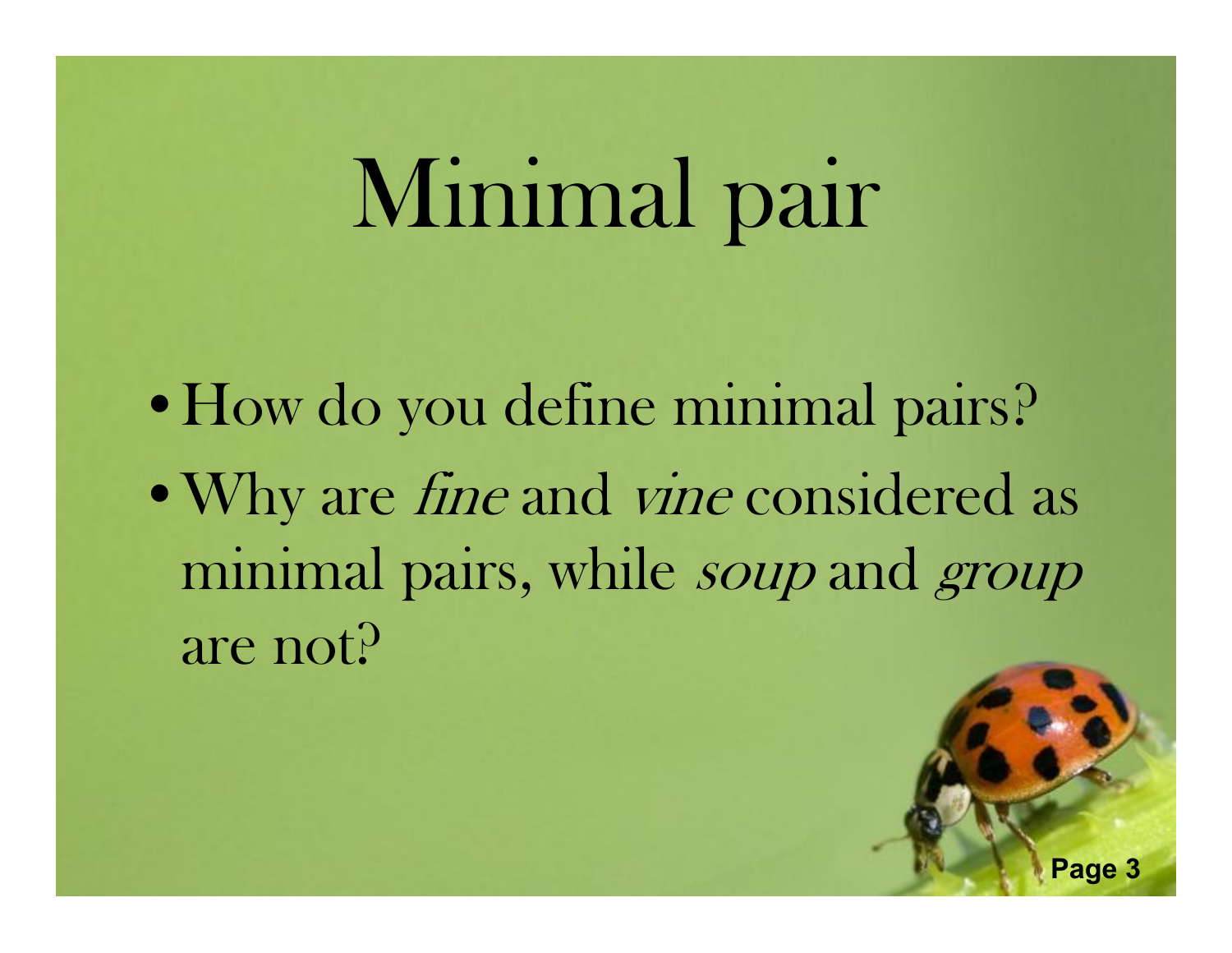## Requirements

- Having the same number of sounds
- Having one sound different
- The different sound has the same position
- Having one distinctive feature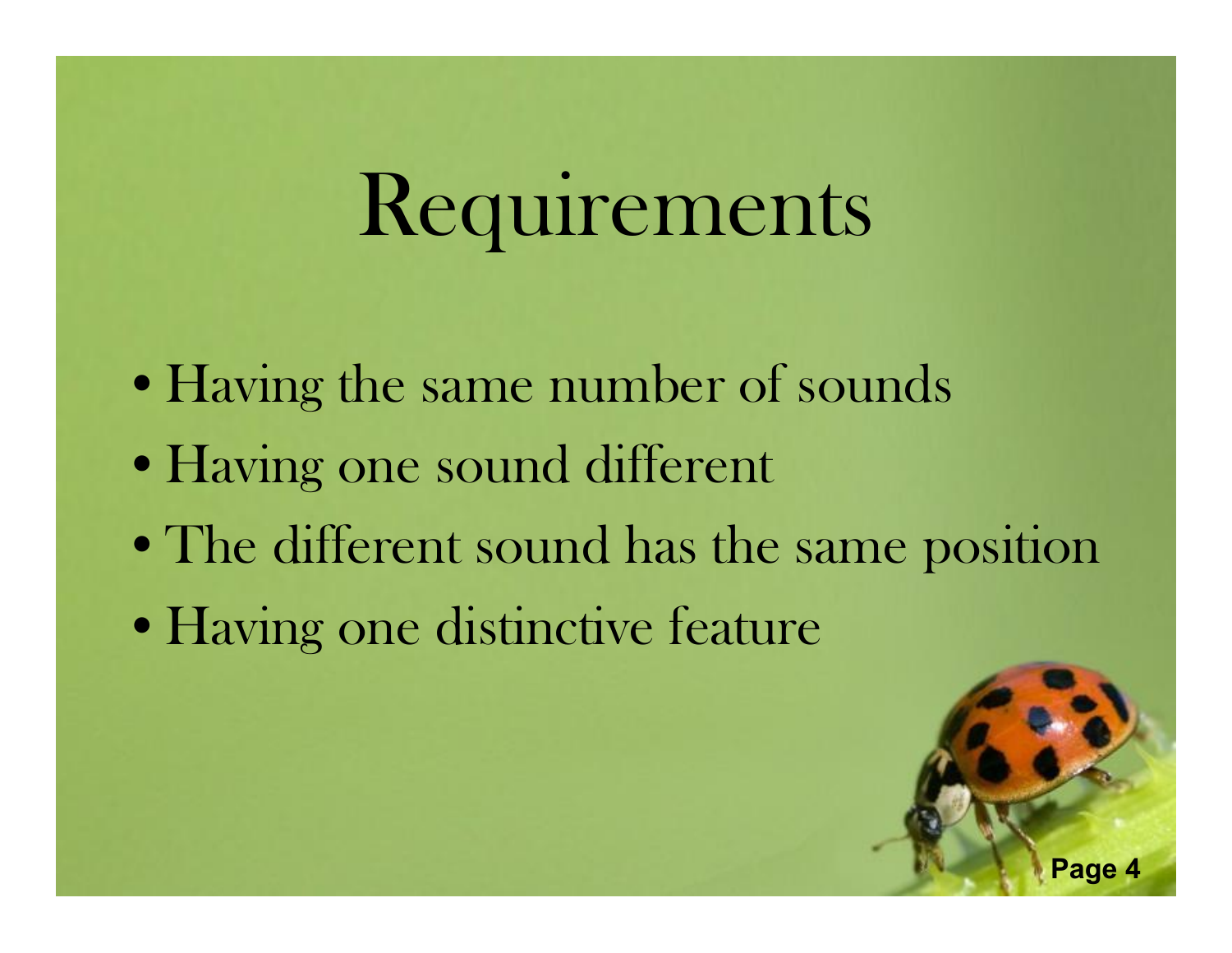What is a minimal pair and near-minimal pair? Give examples of each term.

- ▶ Check: O'Grady p. 70-71
- ▶ Minimal Pairs

Two words with distinct meanings that differ by only one sound found in the same position in each form and differentiated by one distinctive feature only.

▶ Near-Minimal Pairs

two words in a language which differ from each other by more than one distinctive features and which also differ in meaning